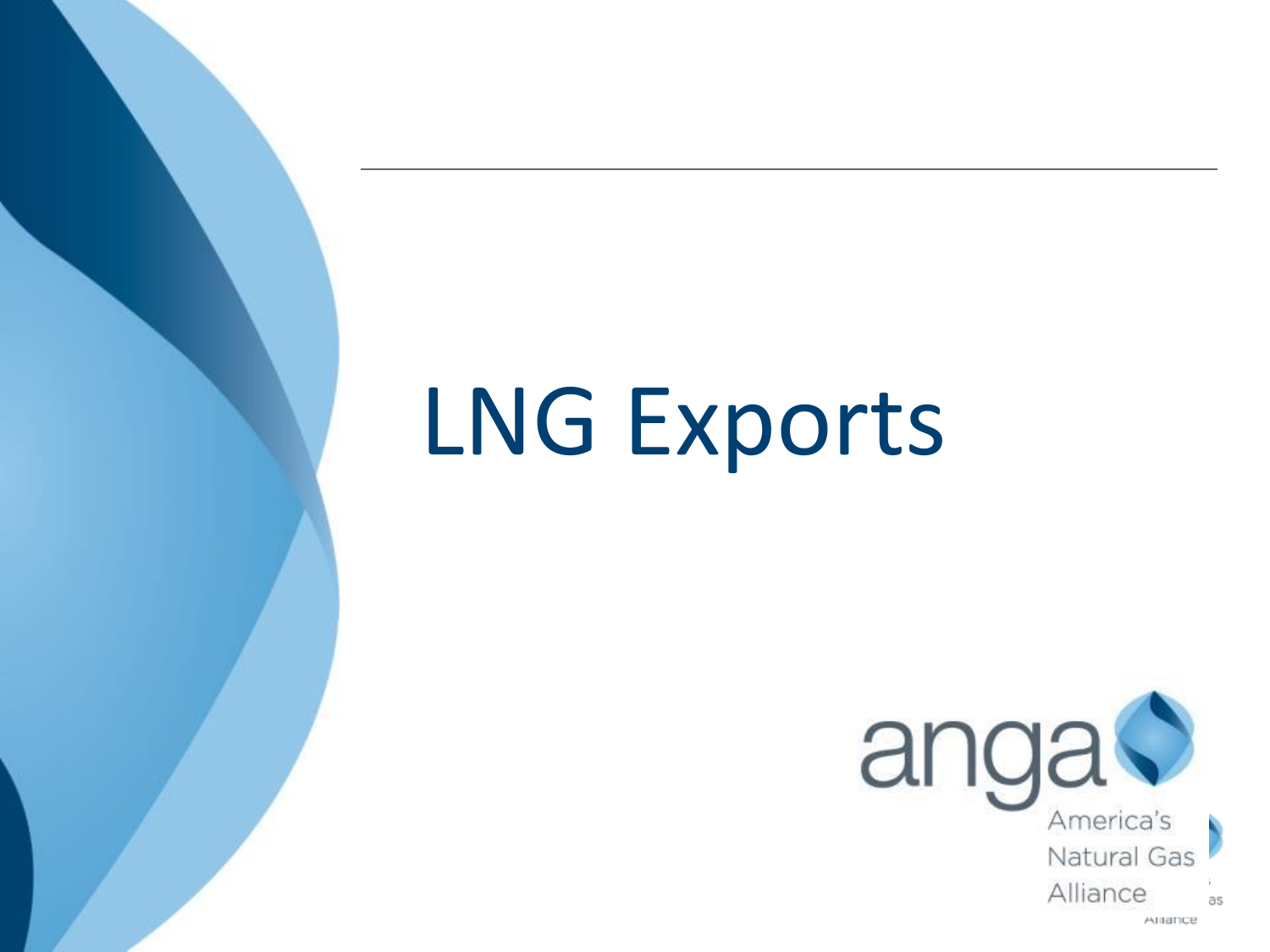### Introduction

- The shale gas revolution has changed the U.S. natural gas supply landscape
- The U.S. natural gas market is currently demand constrained – there is room for increased demand, including LNG exports, while maintaining stable, affordable natural gas prices.
- Global energy markets and capital markets will naturally limit volumes of LNG exports.
- Fears of price volatility and diversion of investment are unfounded – expeditious permit approval will allow U.S. companies to compete for a share of the global market and lead to job creation at home.

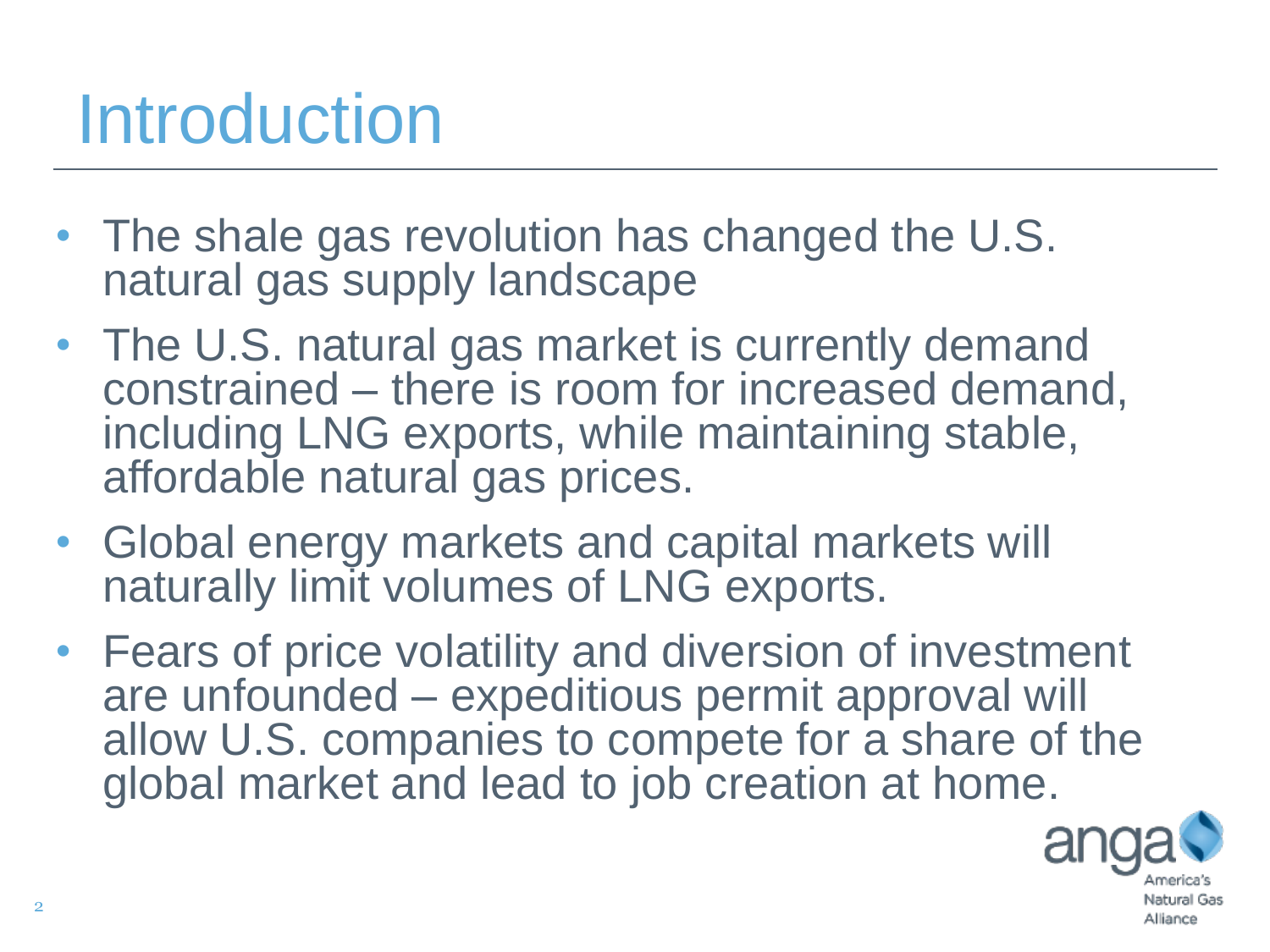# Abundant Supply



America's Natural Gas Alliance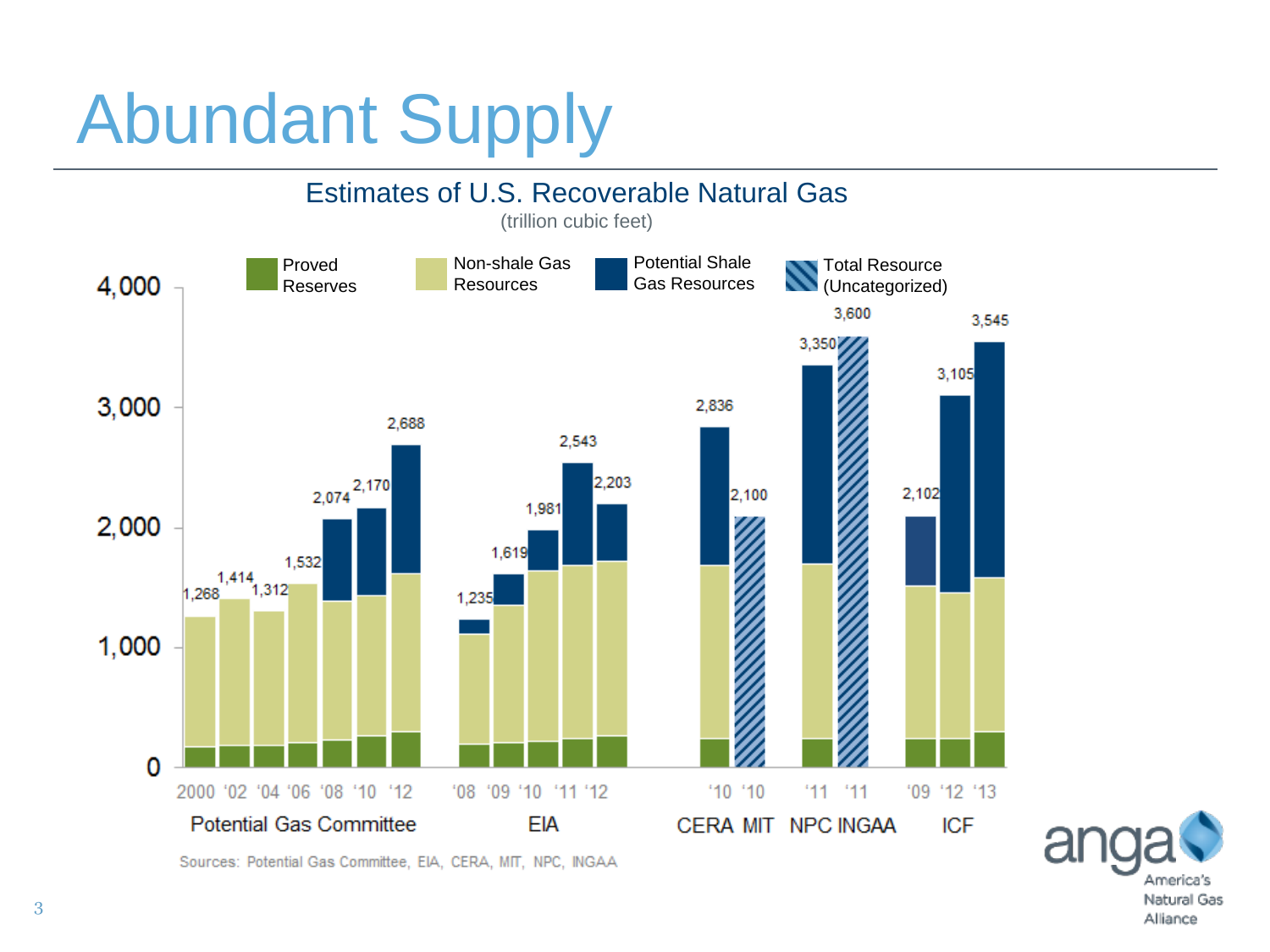### Demand and Price Expectations

#### **Comparison of Recent Annual Energy Outlooks (AEO) Natural Gas Demand and Price: 2025**



EIA has increased expected demand for year 2025 by 21% since the 2010 AEO release while expected 2025 prices have fallen 34%. This further supports the growing, abundant supply claim.

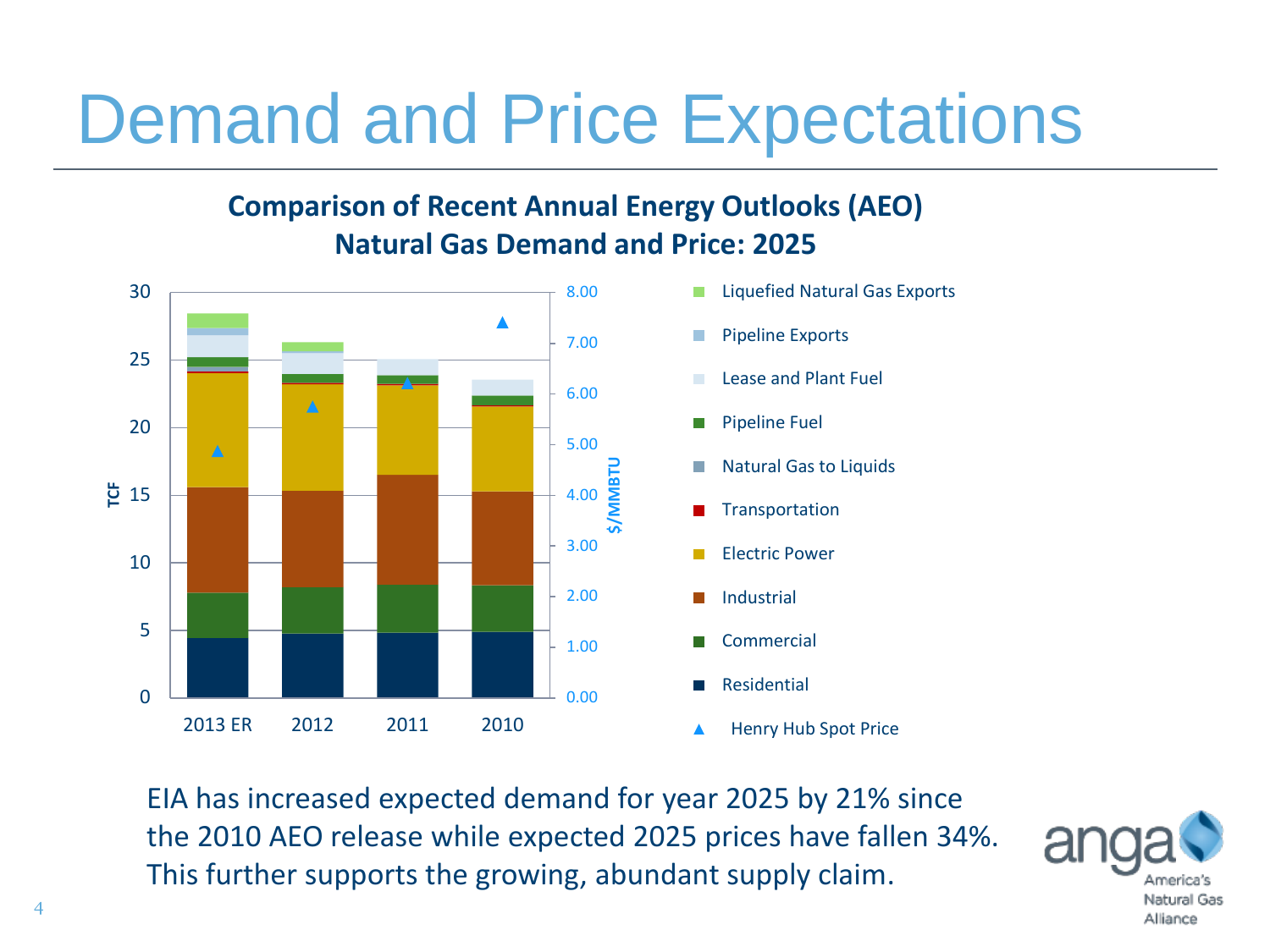#### International Interest in U.S. LNG Exports



Historical price correlations have broken down since 2009, start of U.S. shale gas revolution.

Divergence between US, European and Asian natural gas hubs drives strong international interest in U.S. exports.



Source: Brookings Institute, "A Strategy for U.S. Natural Gas Exports", June 2012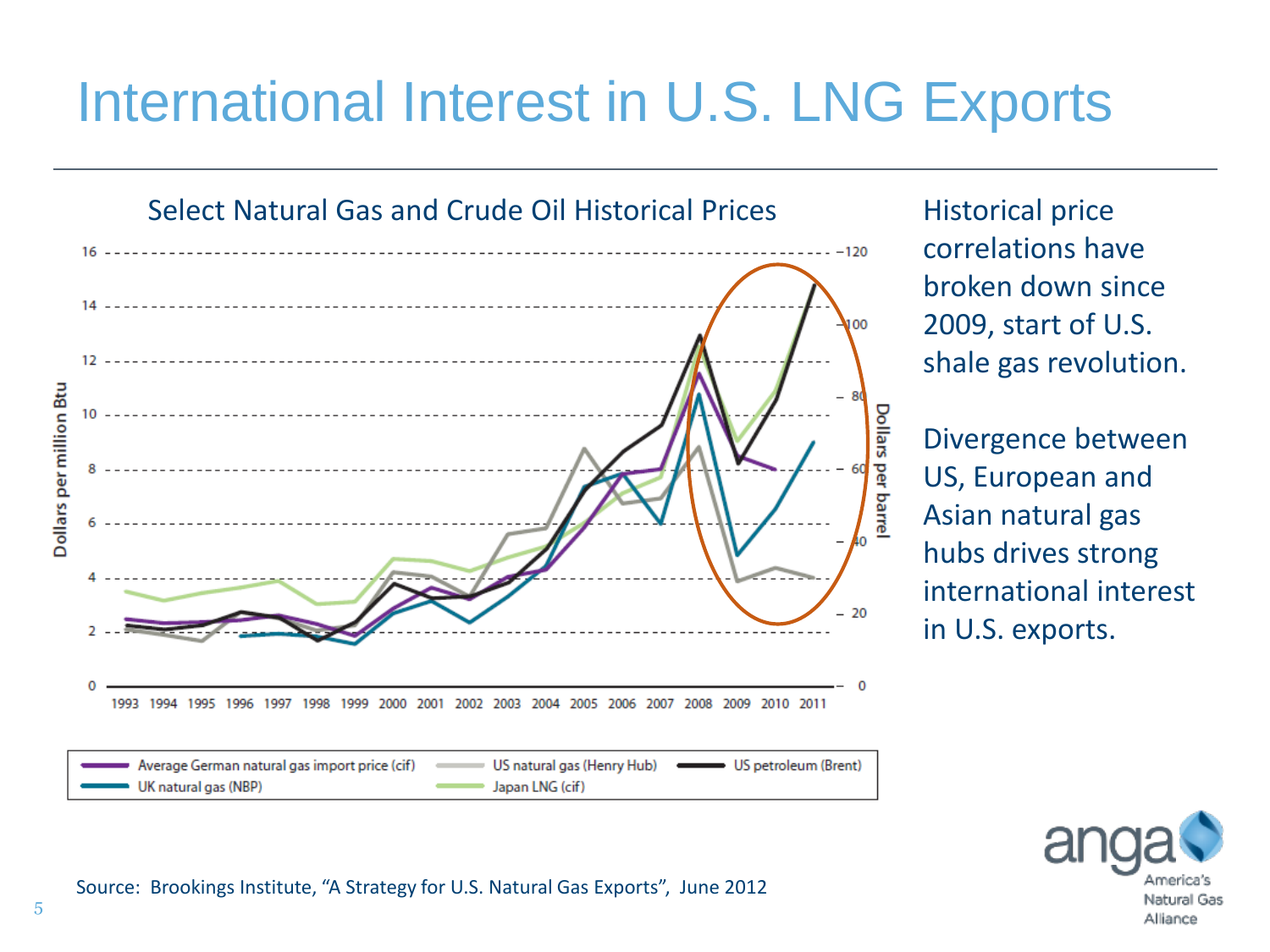# LNG Export Concerns

#### • Fear:

- ─ All proposed LNG export projects will be built and all built capacity will be fully utilized
- ─ Leading to high domestic gas prices and volatility
- ─ Resulting in diversion of investment and job losses

#### • Response:

- ─ Abundant supplies and continued development will mitigate price and volatility impacts
- ─ Global energy markets and capital markets will limit LNG export volumes
- ─ Government intervention is counterproductive

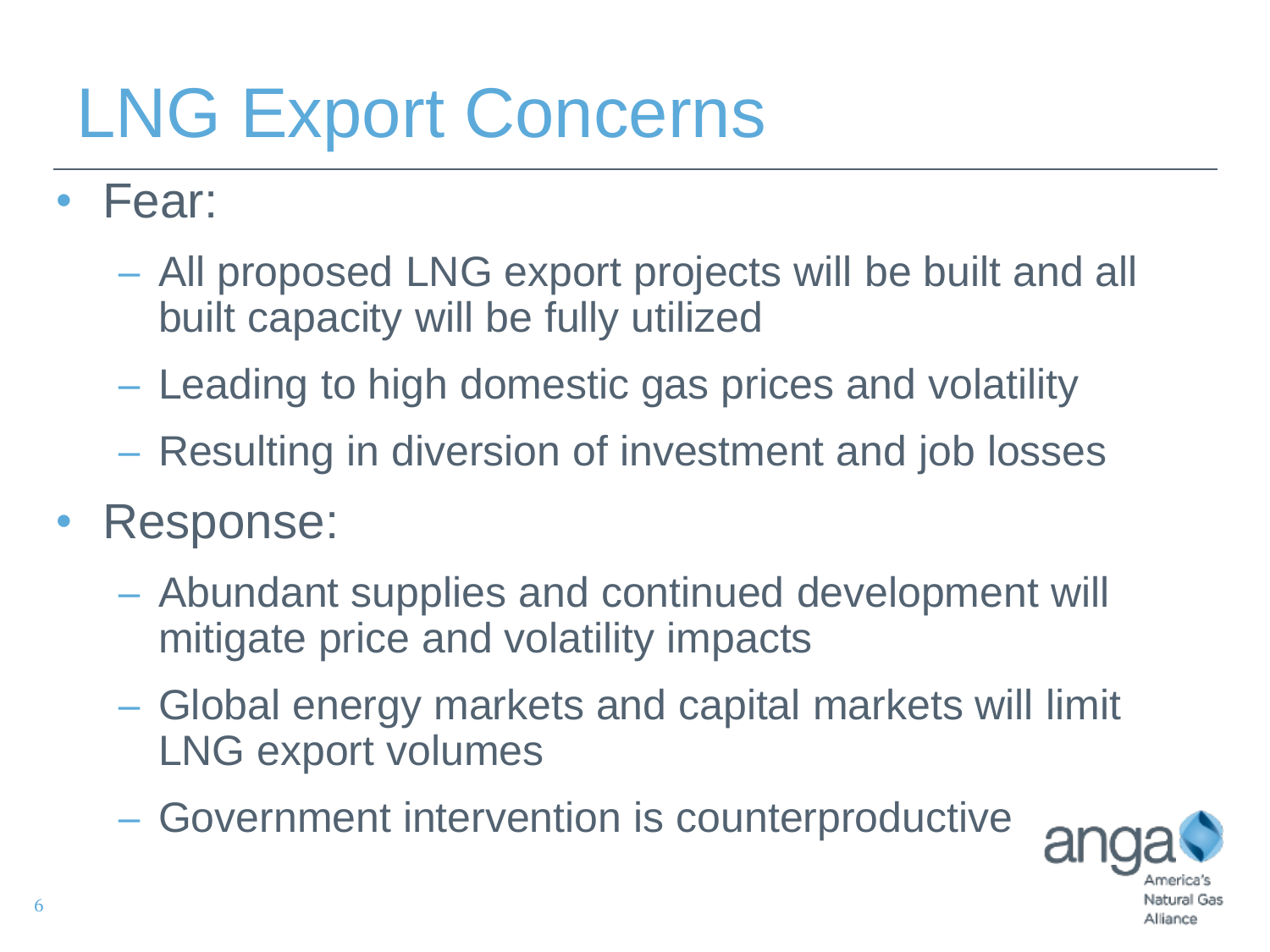#### International Markets

- Short-term market risks:
	- ─ International LNG competition exists to capture LNG demand.
	- ─ Several Middle East LNG suppliers have marginal production costs close to zero; but they limit demand by insisting on oillinked contracts.
	- ─ Once the U.S. enters the LNG export market, ME suppliers will need to compete with the next marginal supplier, which will be the U.S.
	- ─ To maintain/increase export volumes, they must compete with next marginal supplier by lowering price
	- ─ International LNG prices expected to lower toward U.S. cost of production (less transportation and liquefaction costs).
	- ─ This reduces incentive for U.S. LNG exports.

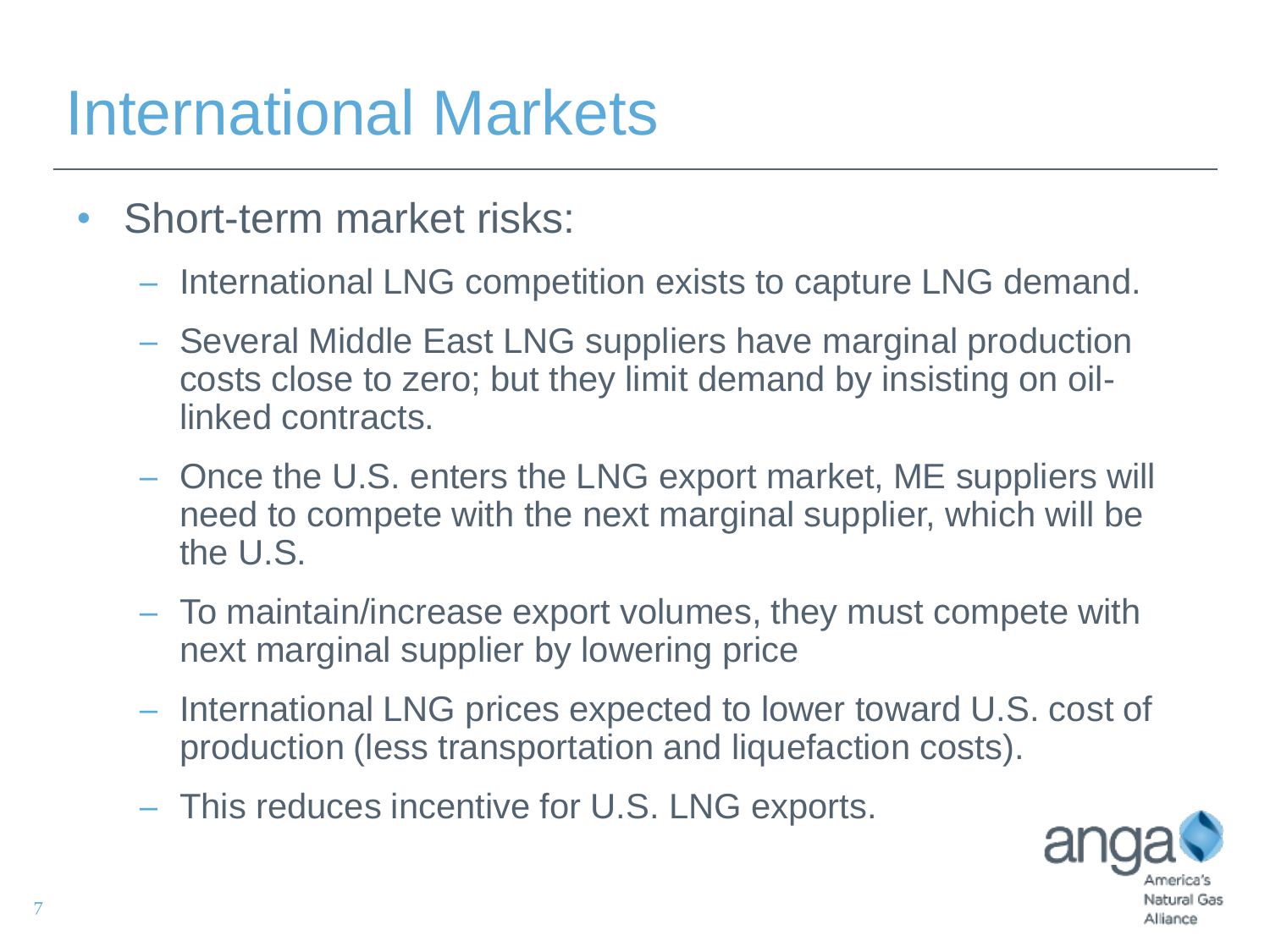#### International Markets

- Mid to long-term market risks
	- ─ New pipeline capacity between Russia, Central Asia, South Asian and China frees up more existing LNG cargos to go elsewhere.
	- ─ Global shale gas development commences.
		- Only Australia has announced drilling. But significant untapped reserves exist internationally.

| <b>Country</b>       | <b>Production</b><br>(Bcf/d) | <b>Consumption</b><br>(Bcf/d) | <b>Proved</b><br><b>Reserves</b><br>(TCF) | <b>Recoverable</b><br><b>Shale Gas</b><br><b>Resources (TCF)</b> |
|----------------------|------------------------------|-------------------------------|-------------------------------------------|------------------------------------------------------------------|
| China                | 2.9                          | 3.1                           | 107                                       | 1,275                                                            |
| <b>United States</b> | 20.6                         | 22.8                          | 273                                       | $862*$                                                           |
| Argentina            | 1.5                          | 1.5                           | 13                                        | 774                                                              |
| <b>Mexico</b>        | 1.8                          | 2.2                           | 12                                        | 681                                                              |
| <b>Australia</b>     | 1.7                          | 1.1                           | 110                                       | 396                                                              |
| Canada               | 5.6                          | 3.0                           | 62                                        | 388                                                              |
| Libya                | 0.6                          | 0.2                           | 55                                        | 290                                                              |
| Algeria              | 2.9                          | 1.0                           | 159                                       | 231                                                              |
| <b>Brazil</b>        | 0.4                          | 0.7                           | 13                                        | 226                                                              |
| Poland               | 0.2                          | 0.6                           | 6                                         | 187                                                              |



Source: EIA, 2011

\* Many estimates show higher recoverable shale gas resources for the U.S.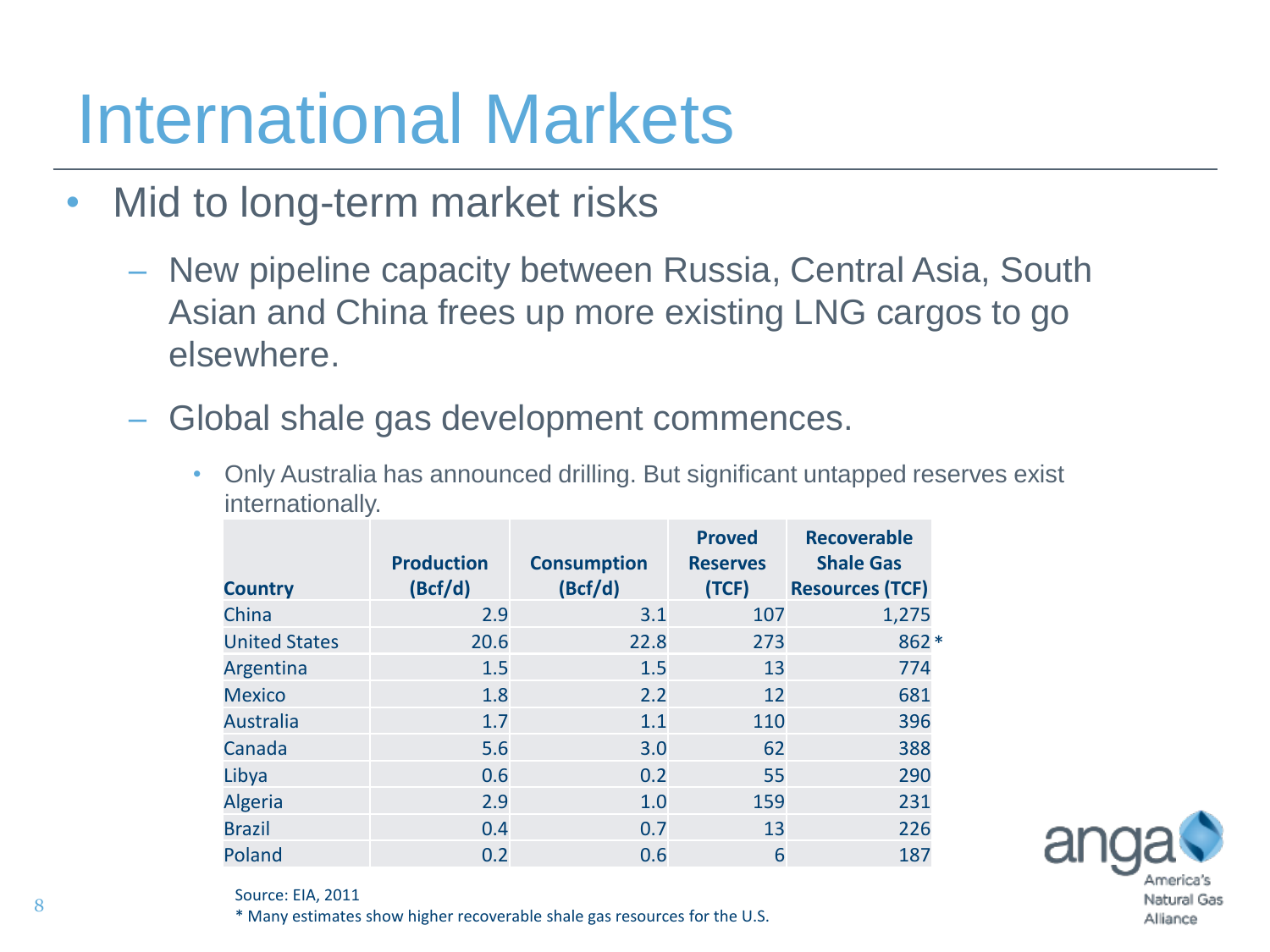# Capital Markets

- LNG export facilities are capital intensive: \$5-\$10 billion per project
- Each LNG export project will compete for financing
- Off-take contracts are required for financing
	- 3.5 contracts typically needed to justify one LNG train<sup>1</sup>
	- ─ Challenge: Majority of projects sponsored by companies without international LNG marketing experience.
- Context:
	- 25 proposed LNG export facilities exist, if all were built at \$5 billion/project the cumulative capital investment would be \$125 billion.
	- ─ Capital investment in natural gas transportation and distribution in 2011 totaled \$21 billion.<sup>2</sup>

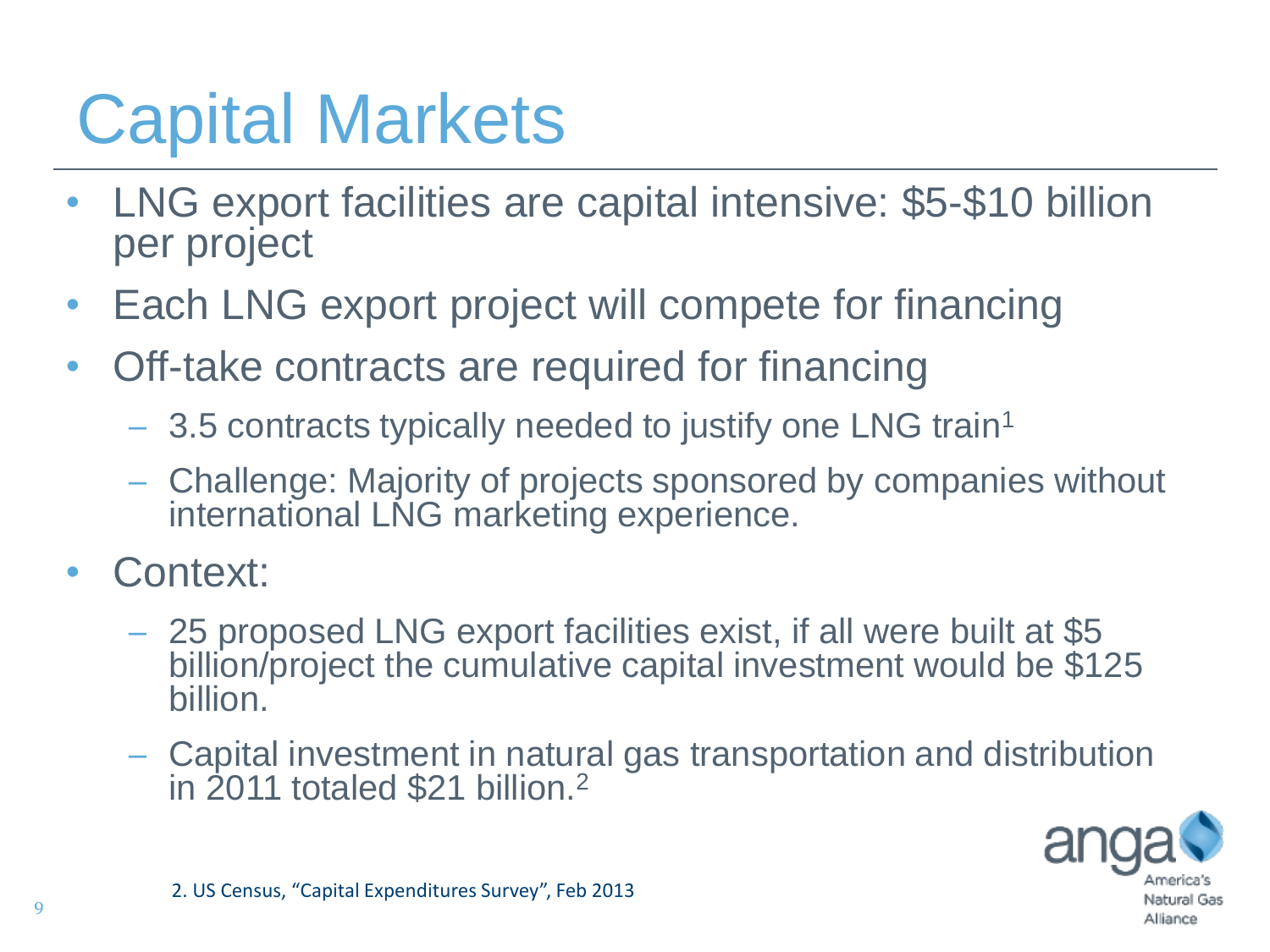# Capital Markets

- Historical Example
	- ─ In the early 2000's, it was expected that the U.S. would require significant LNG import facilities.
	- ─ 47 facilities were proposed.
	- ─ 8 projects were built.
	- ─ Rise of U.S. shale gas and resulting lower prices rendered these projects obsolete.
- Lesson: Market forces, not governmental intervention, imposed limits on investment.



Alliance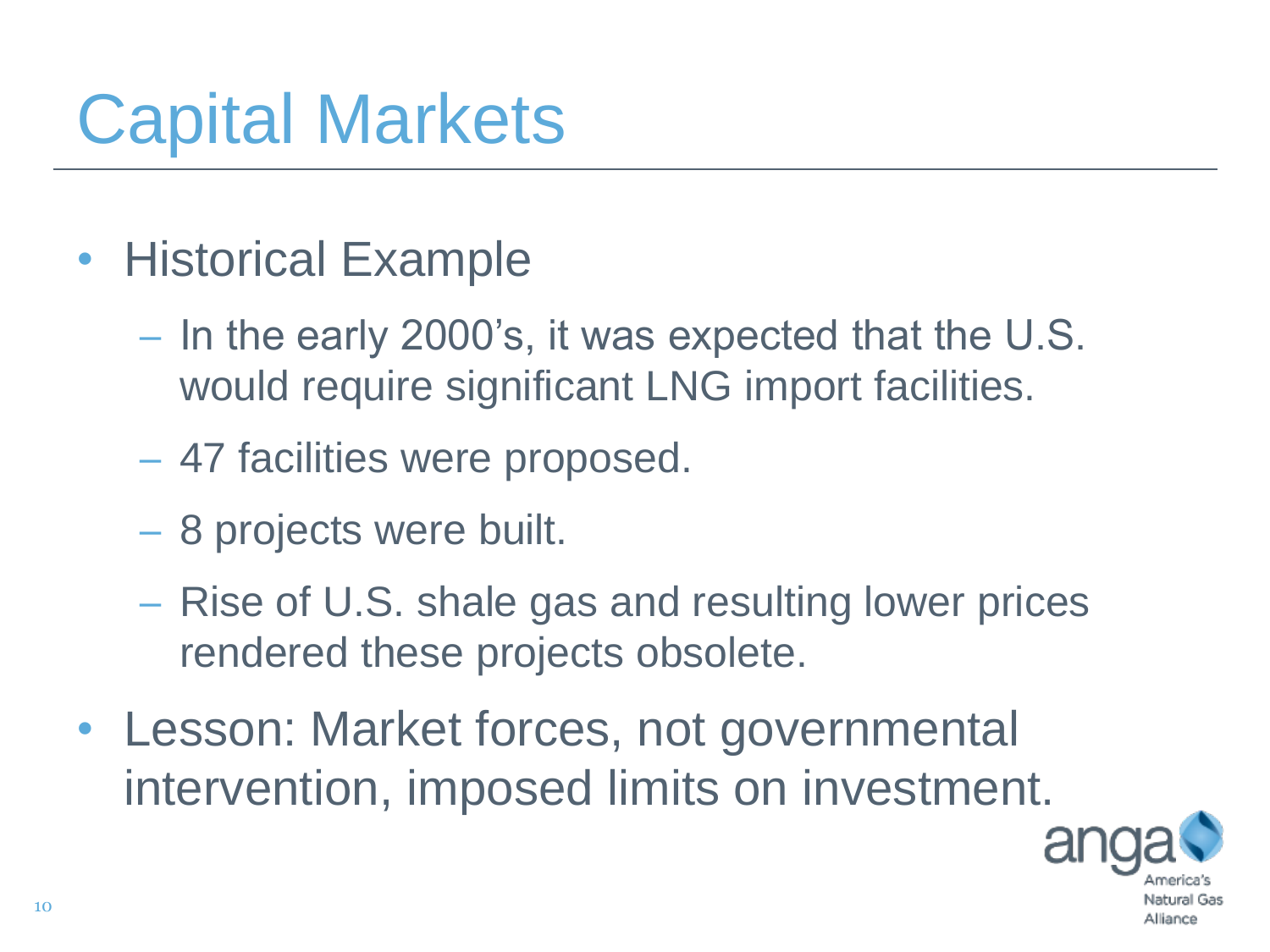#### U.S. LNG Export Price Components

#### LNG Landed Prices and Cost of Delivered U.S. Exports



The U.S. domestic price is only one component of the total cost to export LNG from the U.S. Additional costs include: liquefaction costs, shipping costs and regasification costs.

Depending on destination, these additional costs can be 2 to 3 times the current U.S. domestic price.

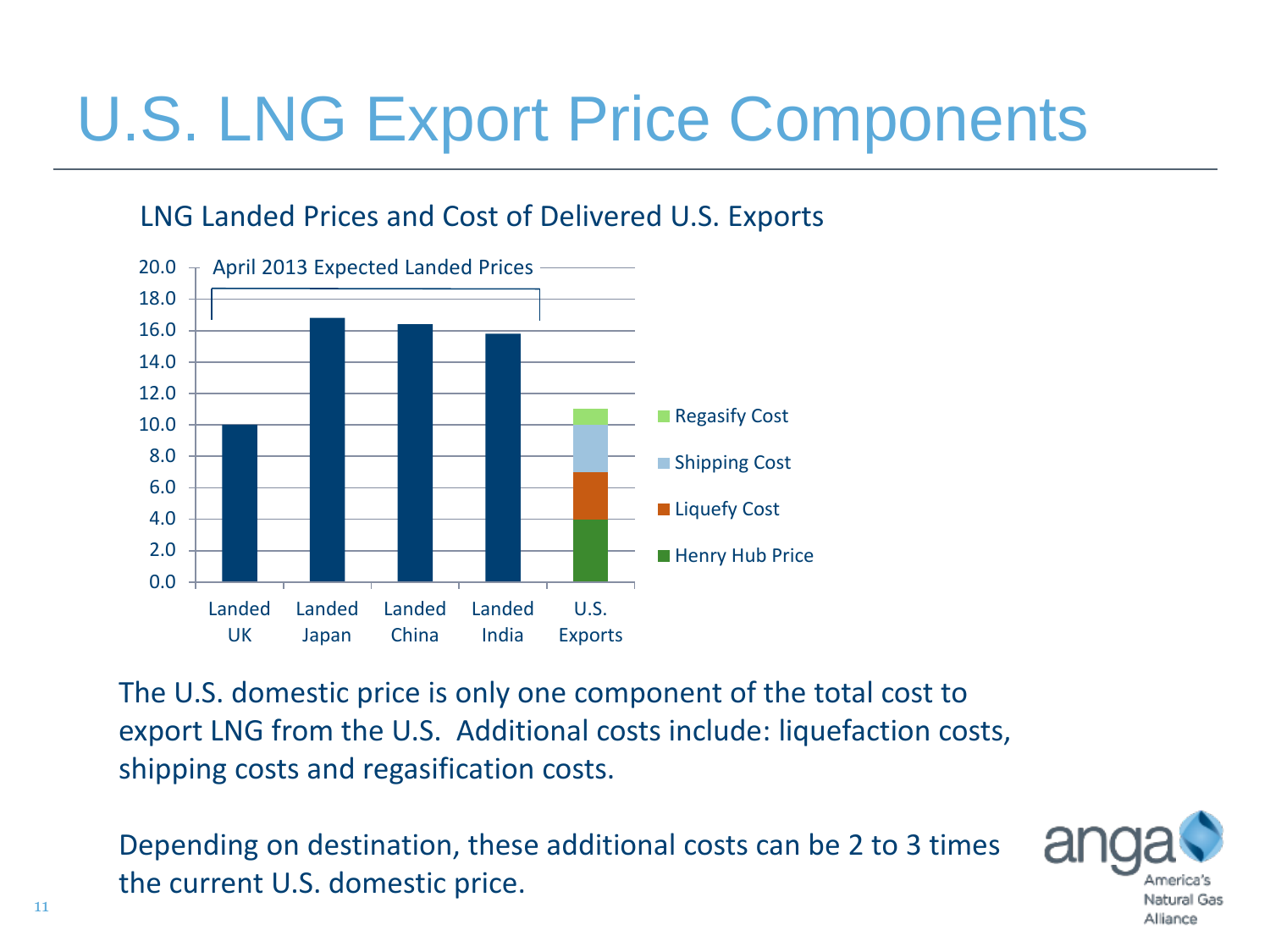#### What is the Government's Role?

#### **DOE EXPORT AUTHORIZATION**

- ❖ Applicant files an NGA § 3 application to export to FTA countries *(immediately approved)*
- ❖ Applicant files an NGA § 3 application to export to non-FTA countries (*DOE must make an affirmative "public interest" finding for each export application)*

#### **FERC FACILITY SITING AUTHORIZATION**

- ❖ Applicant requests approval to enter FERC's prefiling process at least 6 months prior to applying for authorization to site & construct export facilities
- **Example Pre-Filing Phase: FERC conducts scoping study** with public consultation to prepare for its Nat'l Envtl. Policy Act ("NEPA") environmental review
- ❖ Applicant submits formal application
- **ERC** issues a draft environmental study (either a full Environmental Impact Statement ("EIS") *or* streamlined Environmental Assessment ("EA")) under NEPA
- **ERC** solicits public comment and responds to comments
- $\triangleleft$  FERC issues a final EIS, if applicable
- ❖ FERC approves or denies the project.

Natural Gas Alliance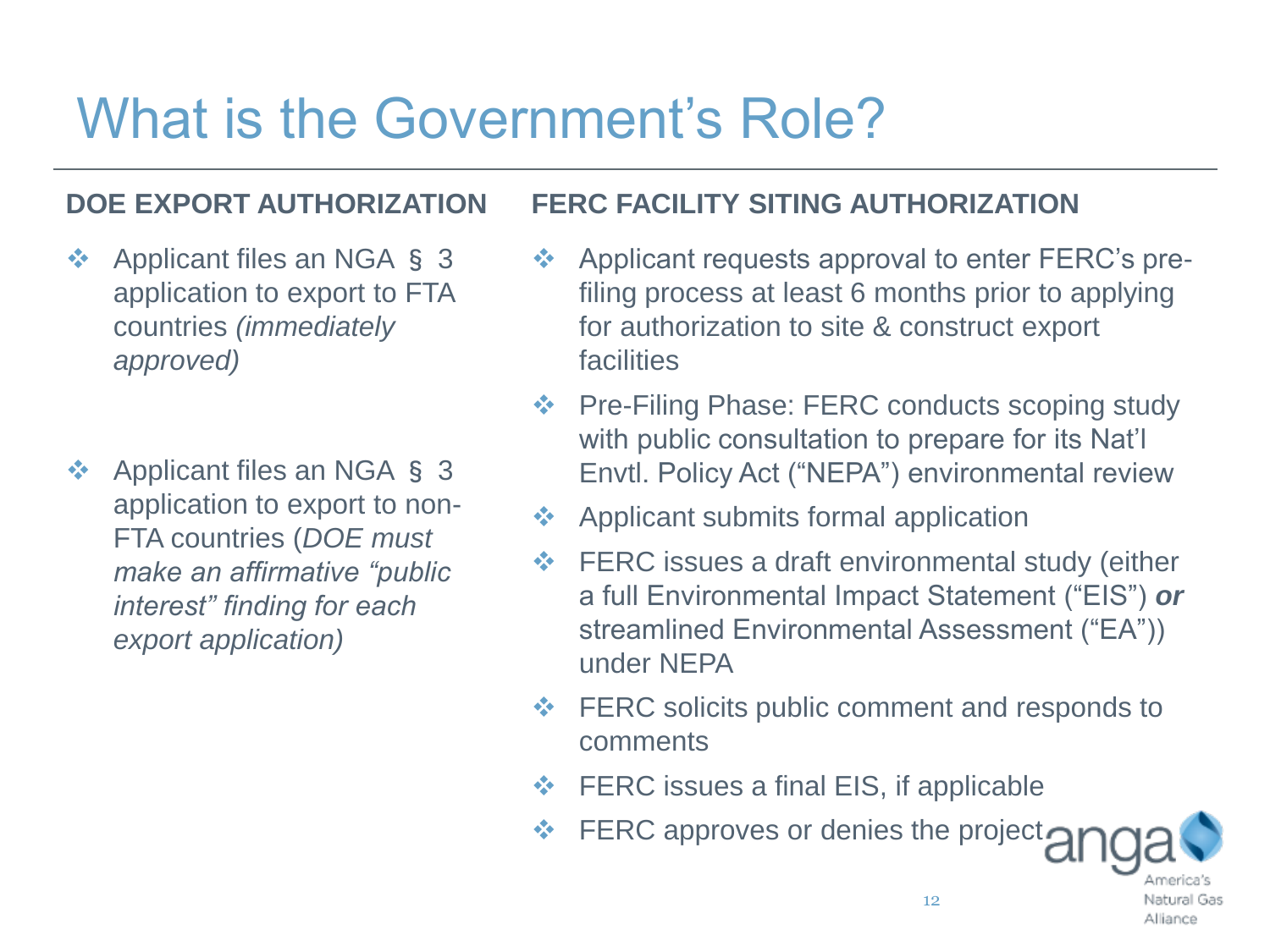#### LNG Exports Promote Domestic Investment

- Jobs created from an LNG terminal include direct (construction/operating) and indirect (production) jobs. For example, a 2 bcf/d export facility means:
	- ─ 3,400 construction jobs (spread over 20 year plant operating period)
	- ─ 400 operations jobs
	- ─ 26,000 upstream and midstream natural gas jobs
- Export market for dry gas will promote continued development/production, leading to NGL supply that is promoting domestic manufacturing jobs



Alliance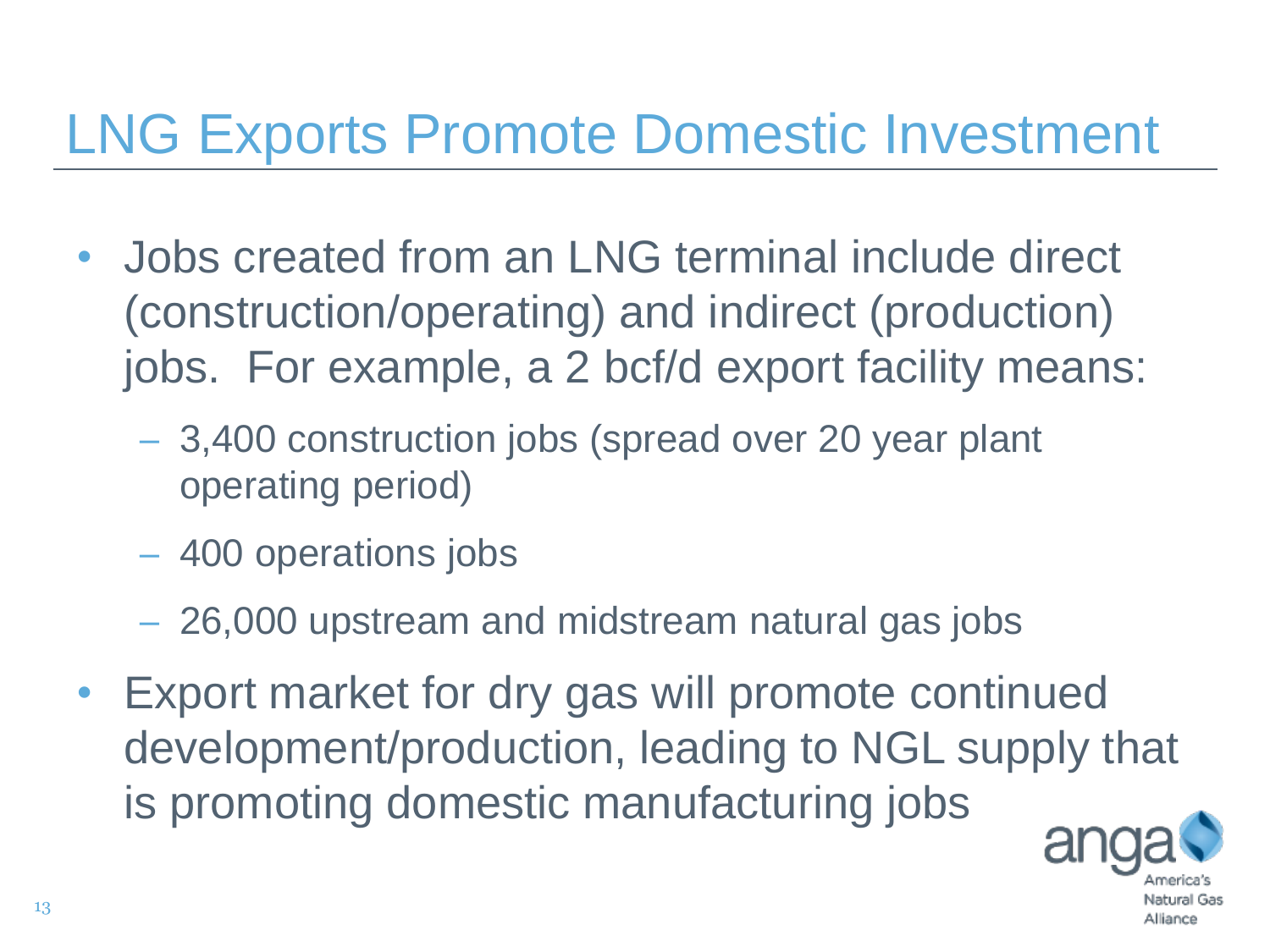# Renewed Domestic Manufacturing

• Due to shale gas abundance, natural gas liquids (NGLs) have seen increased supply and decreased prices: ethane price has decreased by two-thirds since YE2011.



- Permitting LNG exports will drive demand for U.S.-produced dry natural gas and continued investment in overall production.
- This helps preserve low NGL prices that benefit the domestic chemical, fertilizer and plastics industries.

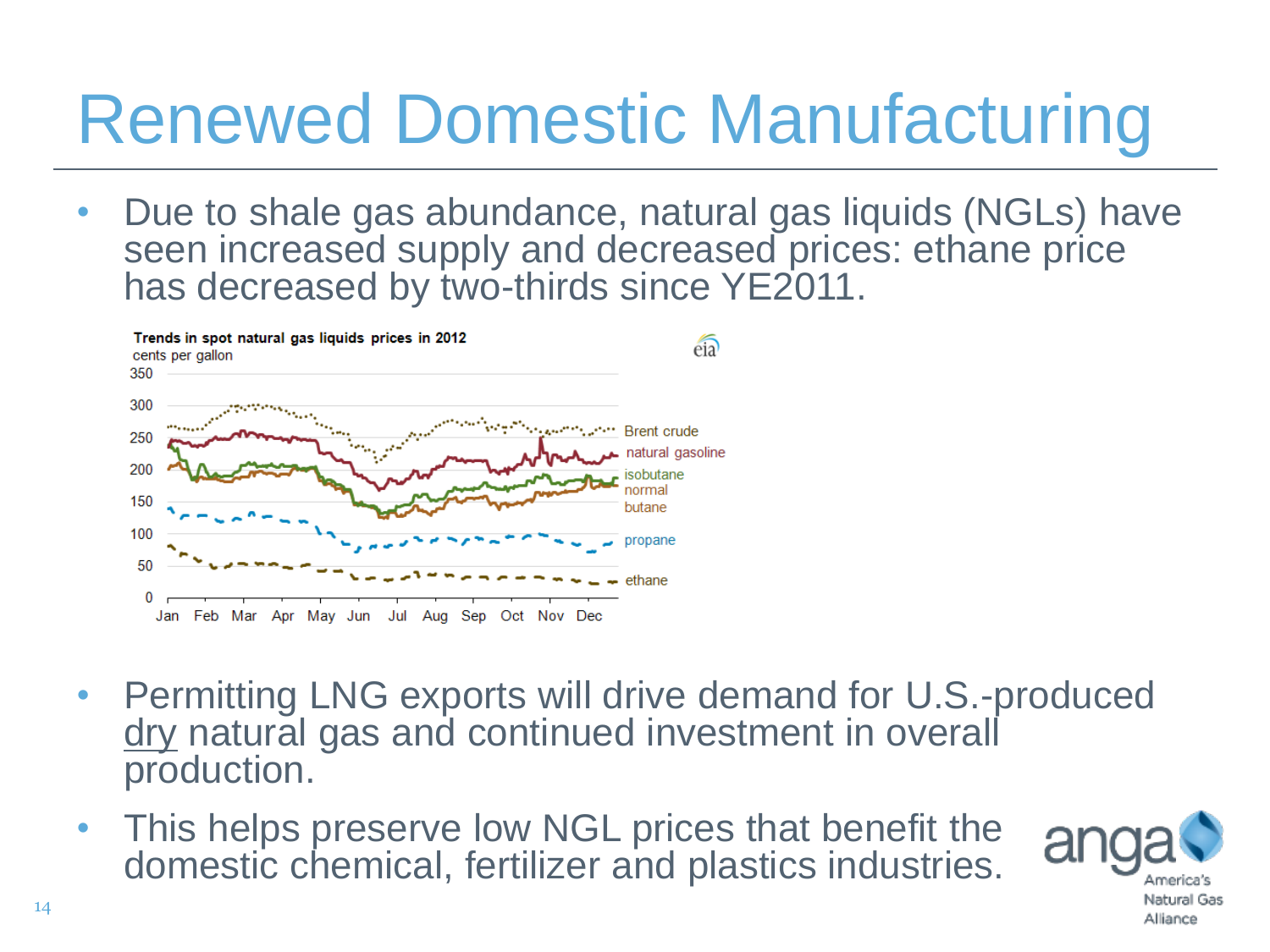### Economy-wide Benefits

|                                                     | <b>Study Year: 2020</b> |                     |
|-----------------------------------------------------|-------------------------|---------------------|
| <b>Economic Impact</b>                              | <b>NERA (DOE)</b>       | <b>ICF (API)</b>    |
| <b>Gross Domestic Product</b>                       | $$2 - $48$ billion      | \$10 - \$42 billion |
| <b>Job Creation Total</b>                           |                         | 50 - 300 thousand   |
| <b>Job Creation Subset:</b><br><b>Manufacturing</b> |                         | 5 - 34 Thousand     |

\* Jobs include direct, indirect and induced

Two studies have quantified economy-wide economic impacts, NERA and ICF. Both studies conclude that net economic impacts are positive across all years and all scenarios when LNG exports occur.